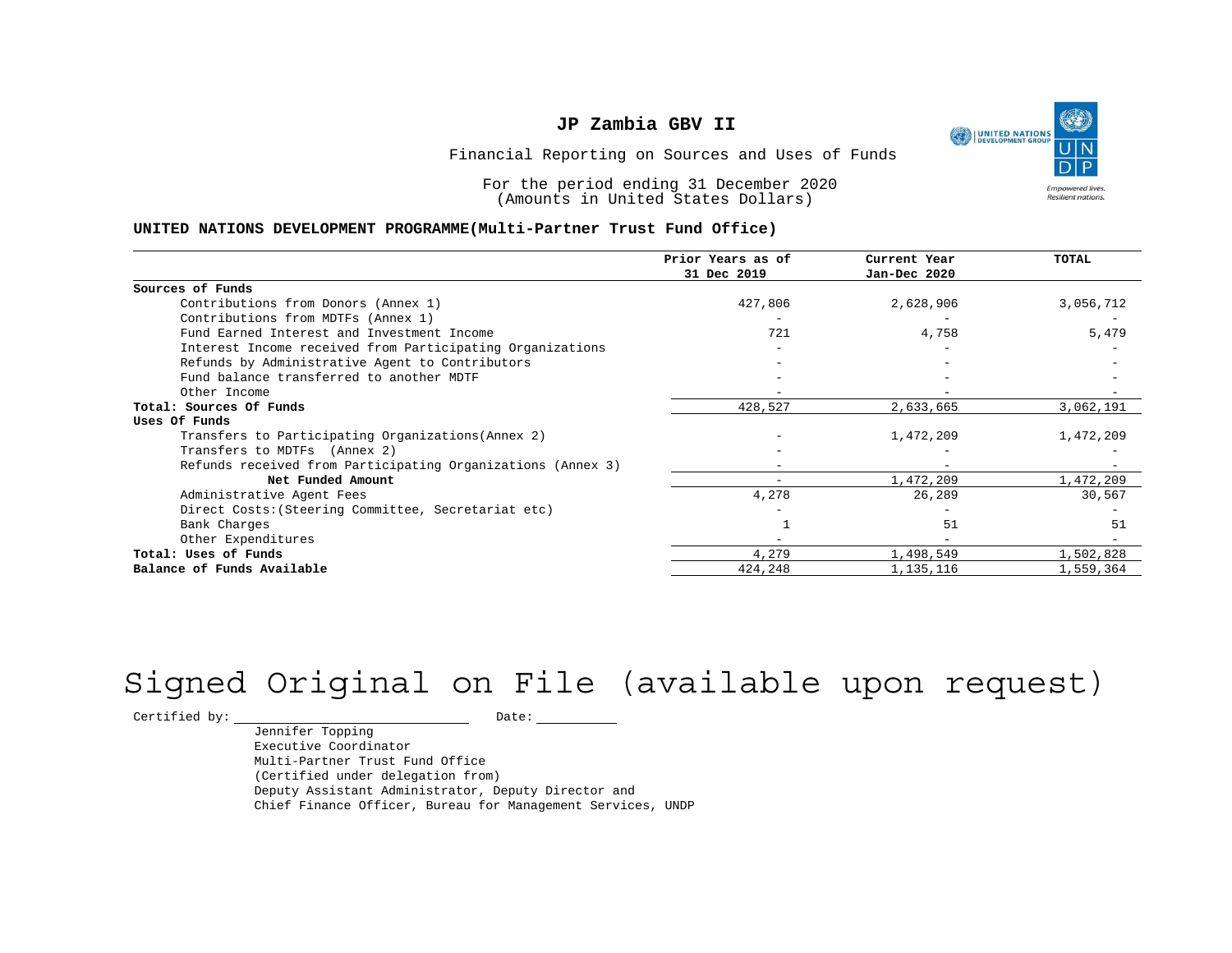

Financial Reporting on Sources and Uses of Funds

For the period ending 31 December 2020 (Amounts in United States Dollars)

#### **UNITED NATIONS DEVELOPMENT PROGRAMME(Multi-Partner Trust Fund Office)**

**Annex - 1: Contributions**

|                                | Prior Years as of        | Current Year | TOTAL     |
|--------------------------------|--------------------------|--------------|-----------|
|                                | 31 Dec 2019              | Jan-Dec 2020 |           |
| From Contributors              |                          |              |           |
| GOVERNMENT OF IRELAND          | 427,806                  | 643,445      | 1,071,251 |
| SWEDISH INT'L DEVELOPMENT COOP | $\overline{\phantom{0}}$ | 1,985,461    | 1,985,461 |
| Total: Contributions           | 427,806                  | 2,628,906    | 3,056,712 |

# Signed Original on File (available upon request)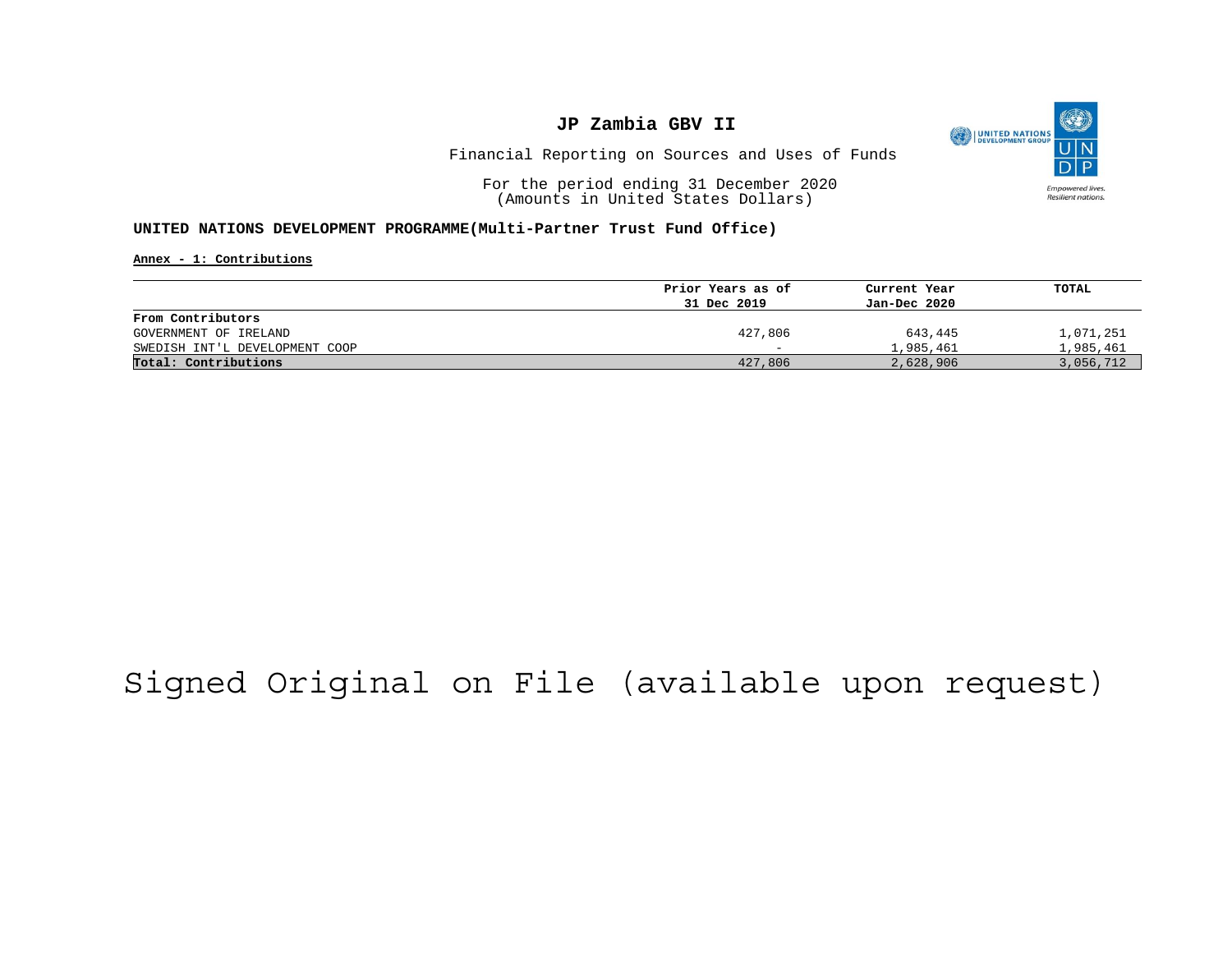

Financial Reporting on Sources and Uses of Funds

For the period ending 31 December 2020 (Amounts in United States Dollars)

#### **UNITED NATIONS DEVELOPMENT PROGRAMME(Multi-Partner Trust Fund Office)**

**Annex - 2: Transfers**

|                                | Prior Years as of            | Current Year | TOTAL     |
|--------------------------------|------------------------------|--------------|-----------|
|                                | 31 Dec 2019                  | Jan-Dec 2020 |           |
| To Participating Organizations |                              |              |           |
| ILO                            | $-$                          | 93,876       | 93,876    |
| IOM                            | -                            | 284,500      | 284,500   |
| UNDP                           | $\qquad \qquad \blacksquare$ | 597,860      | 597,860   |
| UNFPA                          | -                            | 209,803      | 209,803   |
| UNICEF                         | $\qquad \qquad \blacksquare$ | 286,170      | 286,170   |
| Total Transfers                | -                            | 1,472,209    | 1,472,209 |
|                                |                              |              |           |

# Signed Original on File (available upon request)